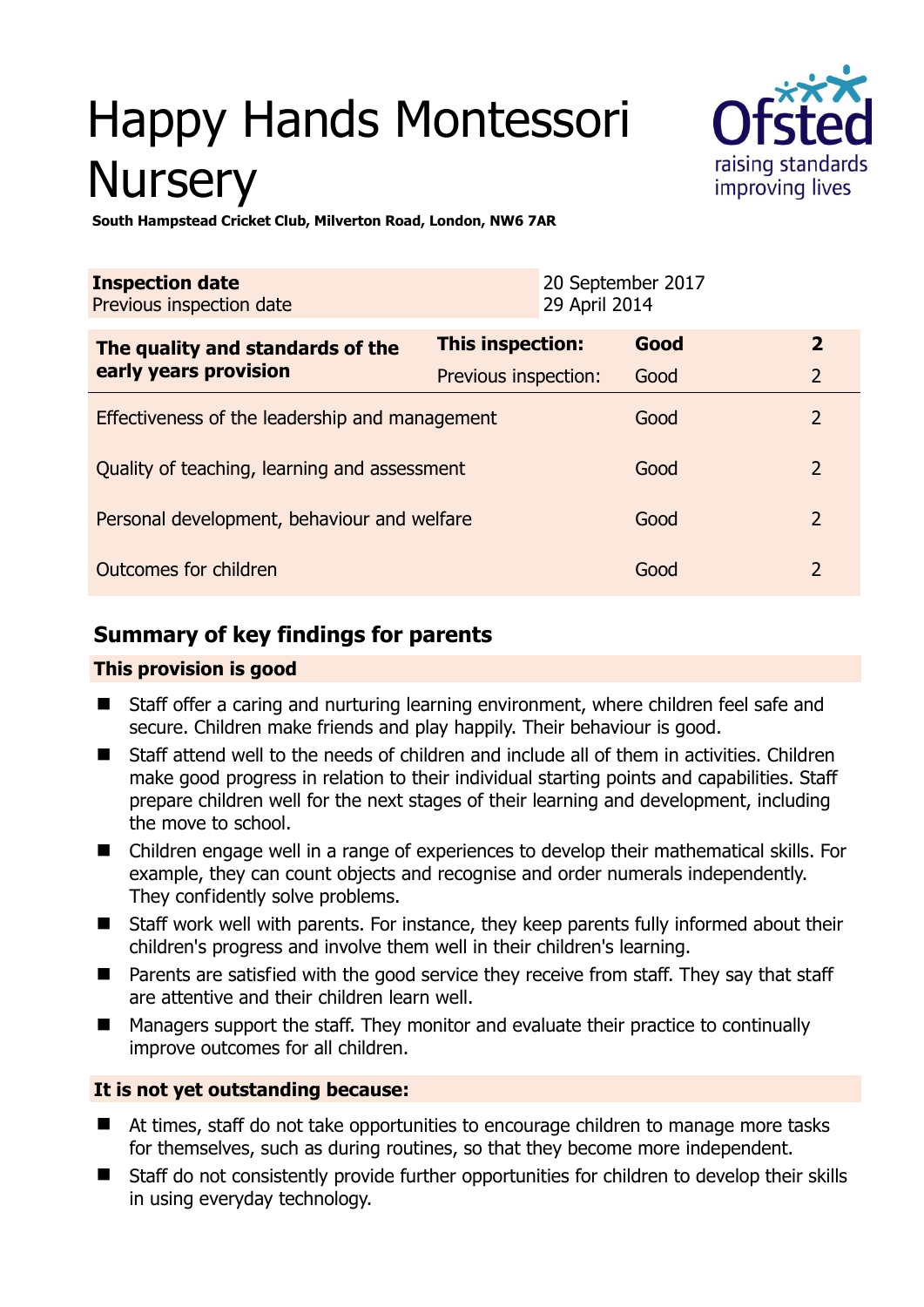# **What the setting needs to do to improve further**

## **To further improve the quality of the early years provision the provider should:**

- help children practise their self-care skills so they become more independent
- increase opportunities for children to further develop their skills in using information and communication technology.

## **Inspection activities**

- The inspector observed activities in all parts of the nursery, including the outdoor provision.
- The inspector spoke to some members of staff and children at appropriate times during the inspection and held meetings with the management team.
- The inspector carried out joint observations with the manager.
- The inspector took account of the views of parents spoken to during the inspection and reviewed parents' written comments and suggestions.
- The inspector looked at children's records, staff planning documentation and the nursery's policies and procedures, including those relating to the suitability of staff.

# **Inspector**

Fatiha Maitland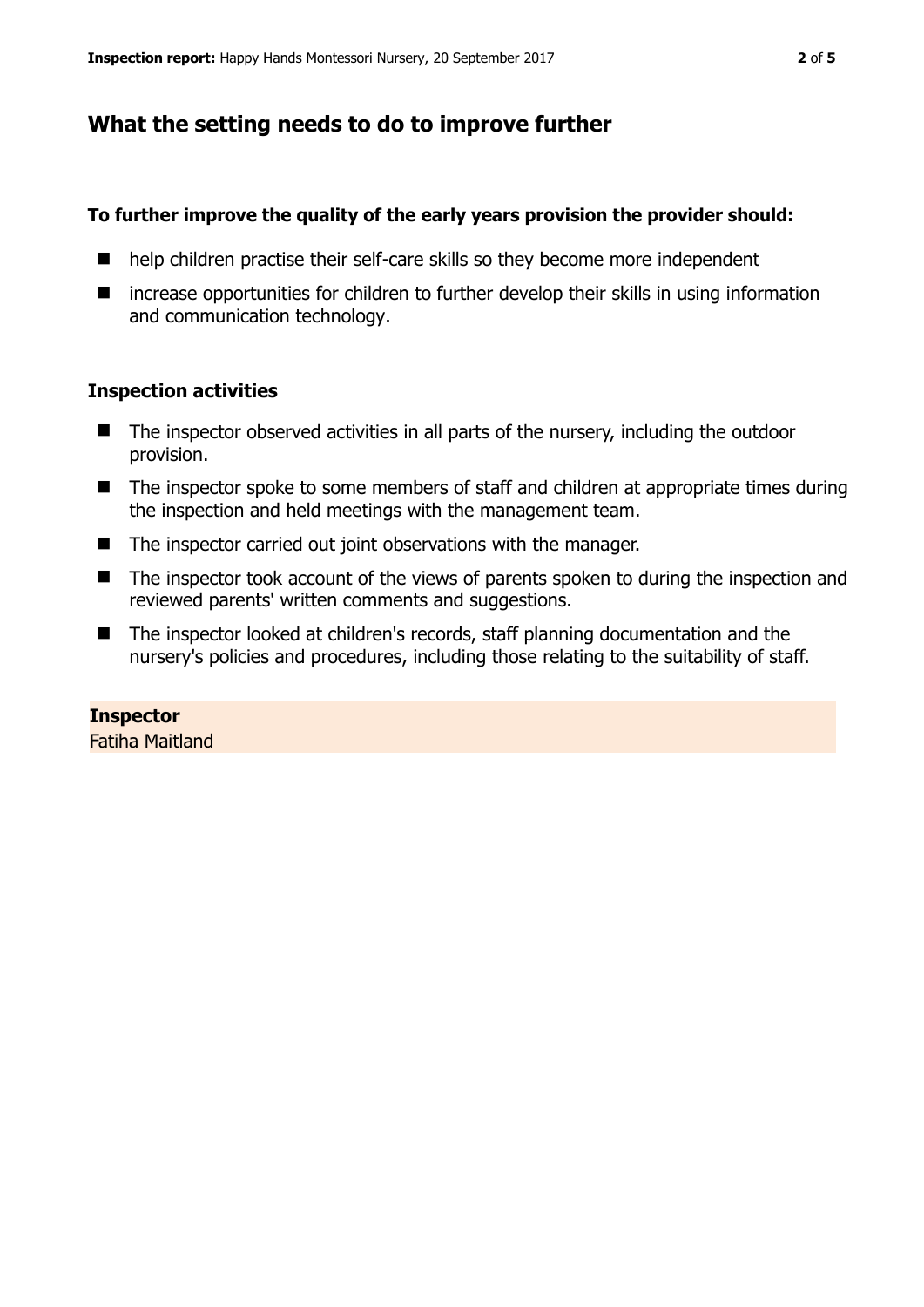# **Inspection findings**

## **Effectiveness of the leadership and management is good**

Safeguarding is effective. The provider undertakes vetting checks on all staff to ensure that they are suitable for their roles. Staff have a good knowledge of safeguarding practices and know what to do if they have any child welfare concerns. They undertake robust and regular checks on the premises and resources to keep children safe. The manager and staff closely check children's progress and provide good support to help children catch up. They work well with relevant agencies and providers to provide the right support for children. Managers observe staff and give them specific feedback to develop a typically good understanding of how children learn and develop. Staff use information from training courses well and share their knowledge with colleagues to benefit children's learning. For instance, they worked together to help all children to develop their language skills. Managers take into account the views of staff, parents, children and others as part of self-evaluation, to help maintain a good service.

## **Quality of teaching, learning and assessment is good**

Staff gather relevant information from parents to assess what their children know, can do and need to learn next. They observe children closely and use such information to plan for their next steps in learning. Staff guide children well through play. Children have good attitudes to learning. They use their imaginations well. For example, children use different construction tools to build models purposefully and they talk confidently about what they have created. Staff introduce children to stories. Older children use the language of books to describe their favourite characters and offer what might happen next. Children show their work to staff, who praise them for their good efforts.

## **Personal development, behaviour and welfare are good**

Staff use behaviour management training to support children's social and emotional skills effectively. For example, they remind children about good manners, such as saying 'please' and 'thank you'. Staff share their policies and procedures with parents and children so that they know what is expected. Children learn to share resources fairly, take turns and respect the feelings of others. Staff help children to adopt healthy eating. For example, children know that fruit and milk have goodness in them to help them grow and develop. Children enjoy practising regular emergency evacuation drills to foster their awareness of danger and how to safely manage risks.

## **Outcomes for children are good**

Children, including those who speak English as an additional language and those who have special educational needs, make good progress and any gaps in their learning are closing. Young children learn to explore different toys and resources safely. Children listen attentively and respond well to instructions. Children manoeuvre bicycles safely and are agile on the climbing frame. Older children recognise the sounds that letters represent and can write words, such as their names, correctly. Children are observant of how the weather changes around them.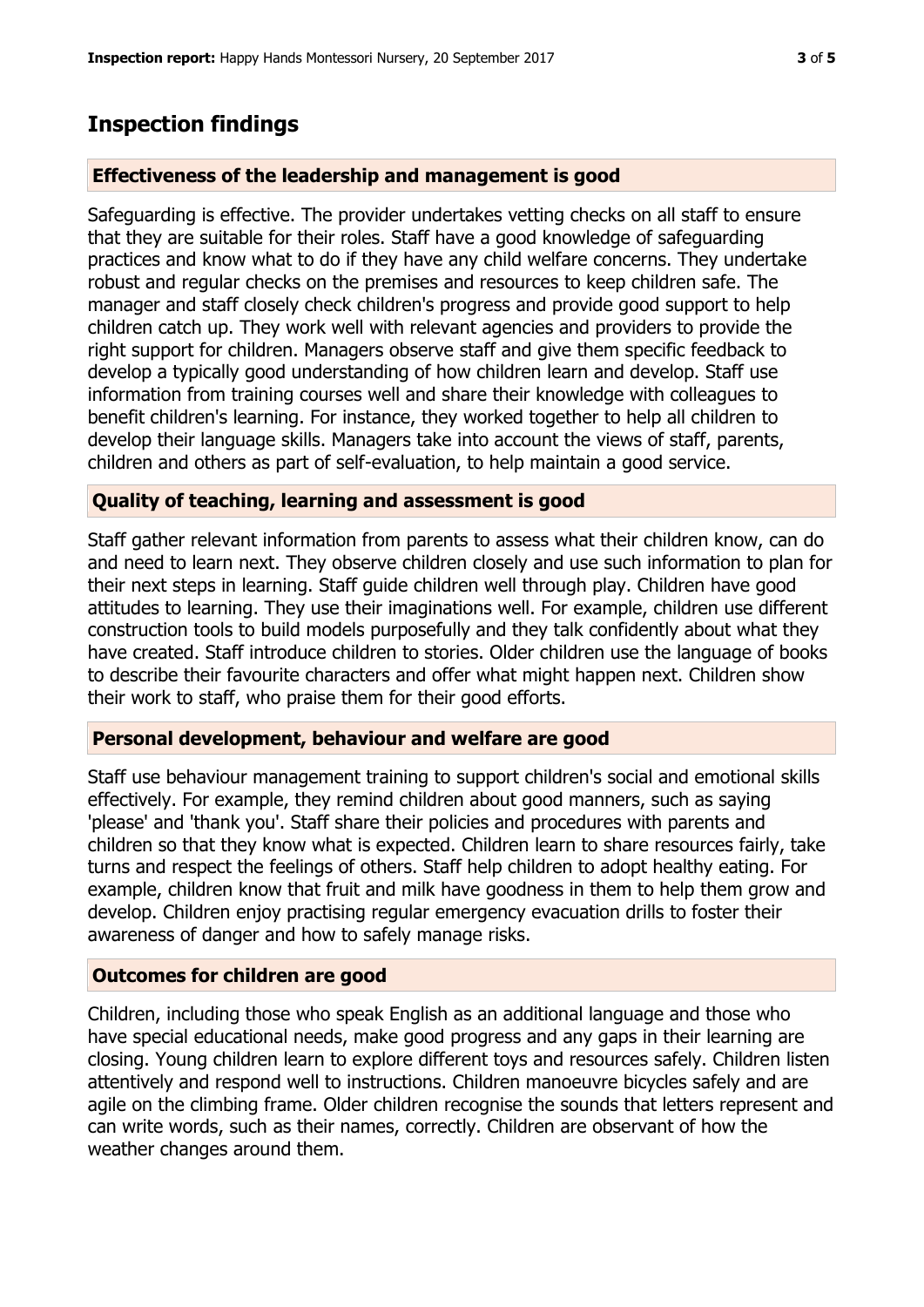# **Setting details**

| Unique reference number                             | EY468171                           |  |
|-----------------------------------------------------|------------------------------------|--|
| <b>Local authority</b>                              | <b>Brent</b>                       |  |
| <b>Inspection number</b>                            | 1069713                            |  |
| <b>Type of provision</b>                            | Full-time provision                |  |
| Day care type                                       | Childcare - Non-Domestic           |  |
| <b>Registers</b>                                    | Early Years Register               |  |
| <b>Age range of children</b>                        | $2 - 4$                            |  |
| <b>Total number of places</b>                       | 30                                 |  |
| <b>Number of children on roll</b>                   | 30                                 |  |
| Name of registered person                           | Happy Hands Montessori Nursery Ltd |  |
| <b>Registered person unique</b><br>reference number | RP530513                           |  |
| Date of previous inspection                         | 29 April 2014                      |  |
| <b>Telephone number</b>                             | 0208 452 4060                      |  |

Happy Hands Montessori Nursery registered in 2013. It is situated in Brondesbury Park, in the London Borough of Brent. The nursery is open each weekday from 8am to 6pm and operates during school term times. The provider receives funding to offer free early education for children aged two, three and four years. The nursery employs seven members of staff. Of these, six staff hold relevant early years qualifications at level 3 or above. The nursery follows the Montessori educational philosophy.

This inspection was carried out by Ofsted under sections 49 and 50 of the Childcare Act 2006 on the quality and standards of provision that is registered on the Early Years Register. The registered person must ensure that this provision complies with the statutory framework for children's learning, development and care, known as the early years foundation stage.

Any complaints about the inspection or the report should be made following the procedures set out in the guidance 'Complaints procedure: raising concerns and making complaints about Ofsted', which is available from Ofsted's website: www.gov.uk/government/organisations/ofsted. If you would like Ofsted to send you a copy of the guidance, please telephone 0300 123 4234, or email enquiries@ofsted.gov.uk.